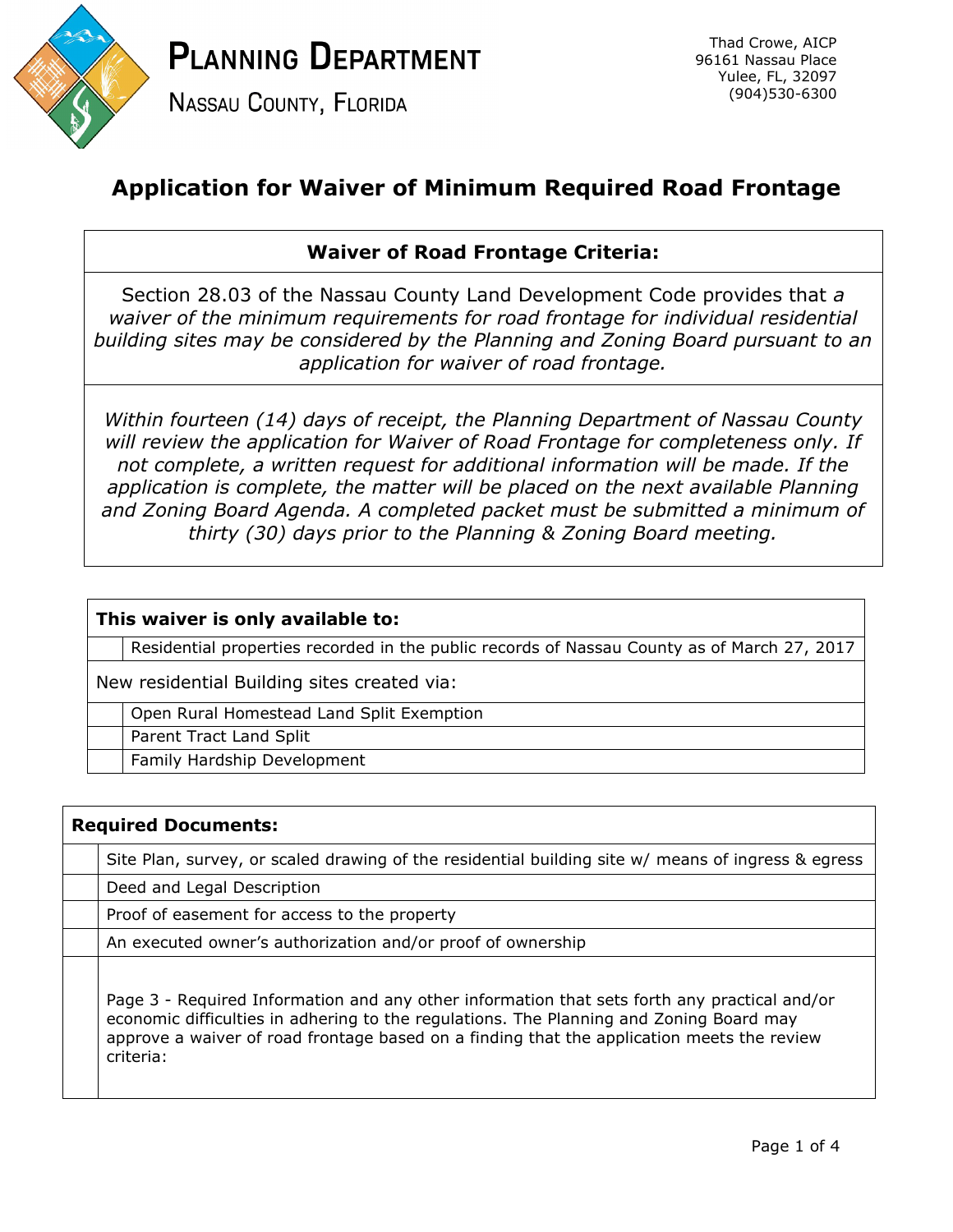

 $\mathsf{I}$ 

| <b>Property Information</b>                                                      |
|----------------------------------------------------------------------------------|
| 1. Property Address:                                                             |
|                                                                                  |
| 3. Land Area (acres):                                                            |
| 4. Date Lot was Recorded:                                                        |
| 5. Waiver Sought:                                                                |
| Reduce Required Minimum Road Frontage from<br>$feet$ to $\qquad \qquad$<br>feet. |

| <b>Owner Information</b>                 |               |  |  |  |
|------------------------------------------|---------------|--|--|--|
| 6. Name:                                 |               |  |  |  |
| 7. E-Mail:                               | 8. Telephone: |  |  |  |
| 9. Address (including city, state, zip): |               |  |  |  |

**Applicant / Authorized Agent** (if different from owner) (Agent Authorization form required)

10. Name:

11. E-Mail: 2010 12. Telephone:

|  |  | 12. Address (including city, state, zip): |  |  |  |
|--|--|-------------------------------------------|--|--|--|
|--|--|-------------------------------------------|--|--|--|

(**PLEASE NOTE:** If applicant is not the owner, this application must be accompanied by a completed Owner's Authorization for Agent form.)

\_\_\_\_\_\_\_\_\_\_\_\_\_\_\_\_\_\_\_\_\_\_\_\_\_\_\_\_\_\_\_\_\_\_\_\_\_\_\_\_\_\_\_\_\_\_\_\_\_\_\_\_\_\_\_\_\_\_\_\_\_

Owner/Applicant/Agent Signature data and the Date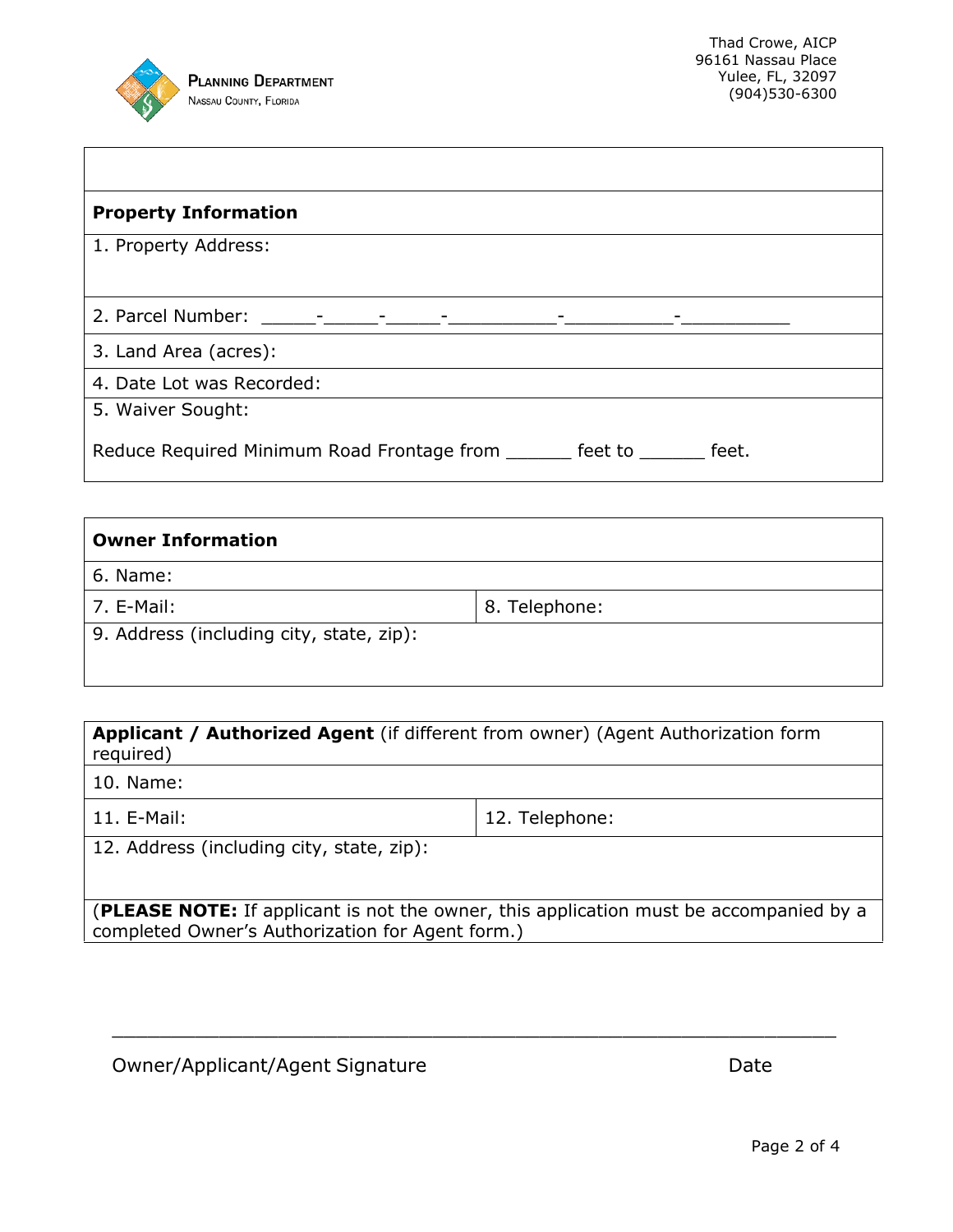

Thad Crowe, AICP 96161 Nassau Place Yulee, FL, 32097 (904)530-6300

٦

| <b>Required Information:</b>                                                                                                                                                                                                  |
|-------------------------------------------------------------------------------------------------------------------------------------------------------------------------------------------------------------------------------|
| 1. Describe in detail any practical and/or economic difficulties in adhering to the<br>regulations.                                                                                                                           |
| 2. Is there an approved easement providing access to the building site? Explain.                                                                                                                                              |
|                                                                                                                                                                                                                               |
| 3. Discuss special conditions and circumstances that exist which are peculiar to<br>the land, structure, or building involved and are not applicable to other lands,<br>structures, or buildings in the same zoning district. |